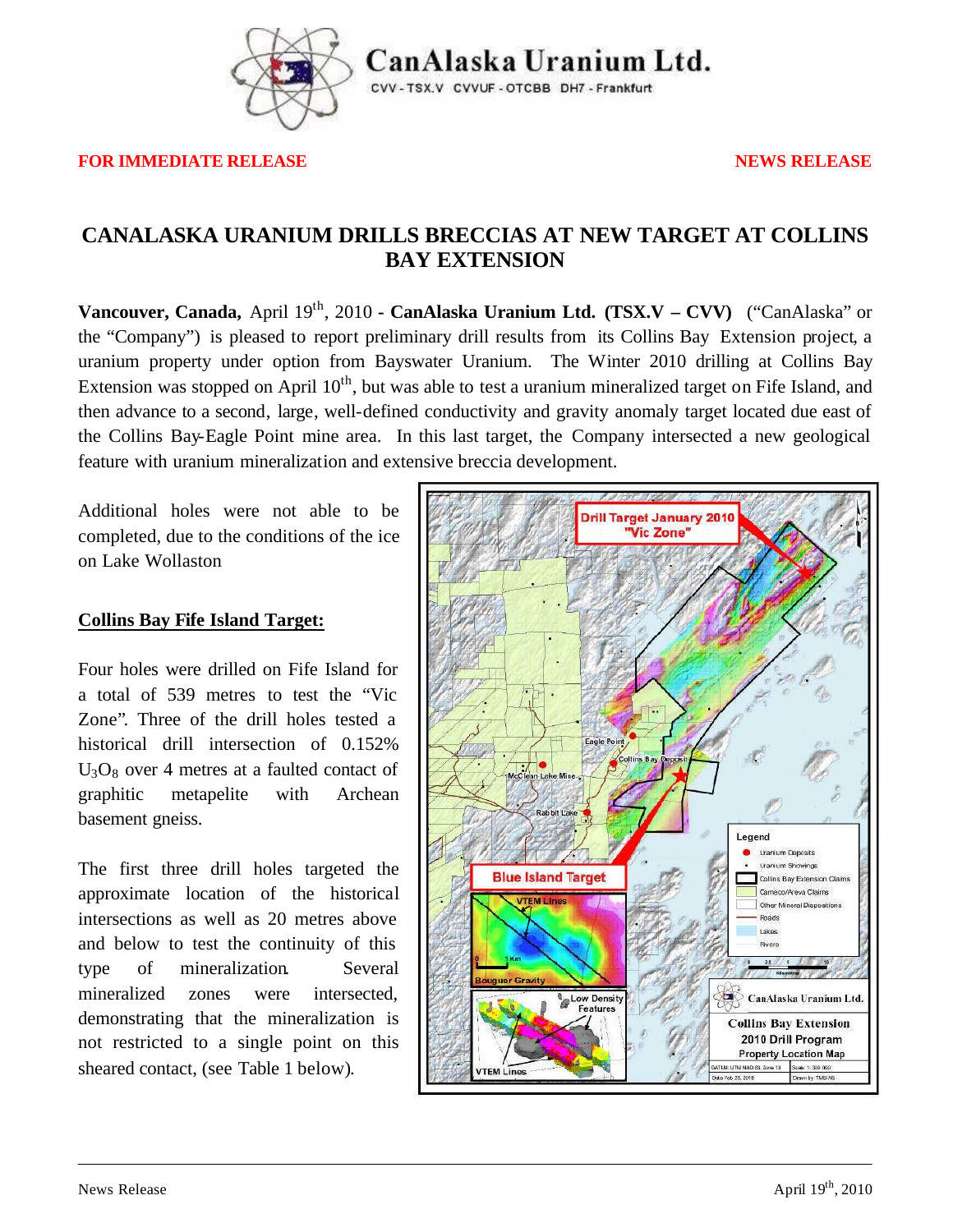

CanAlaska Uranium Ltd.

CVV-TSX.V CVVUF-OTCBB DH7-Frankfurt

| <b>Drill Hole</b> | thickness | %eU  | from   | to     | <b>MAX CPS</b> |
|-------------------|-----------|------|--------|--------|----------------|
| <b>CBX001</b>     | 0.35      | 0.03 | 78.45  | 78.80  | 1700           |
| <b>CBX001</b>     | 0.55      | 0.01 | 90.30  | 90.85  | 740            |
| <b>CBX001</b>     | 0.70      | 0.01 | 97.80  | 98.50  | 590            |
| <b>CBX001</b>     | 1.15      | 0.02 | 109.55 | 110.70 | 1200           |
|                   |           |      |        |        |                |
| <b>CBX002</b>     | 0.25      | 0.02 | 81.65  | 81.90  | 750            |
| <b>CBX002</b>     | 0.25      | 0.04 | 114.30 | 114.55 | 1600           |
| <b>CBX002</b>     | 0.55      | 0.07 | 115.45 | 116.00 | 3740           |
| <b>CBX002</b>     | 0.35      | 0.29 | 117.30 | 117.65 | 14850          |
| <b>CBX002</b>     | 0.55      | 0.09 | 119.60 | 120.15 | 5040           |
| <b>CBX002</b>     | 0.40      | 0.07 | 122.60 | 123.00 | 1850           |
|                   |           |      |        |        |                |
| <b>CBX003</b>     | 0.35      | 0.01 | 67.80  | 68.15  | 770            |
| <b>CBX003</b>     | 1.00      | 0.01 | 71.75  | 72.75  | 760            |
| <b>CBX003</b>     | 0.90      | 0.03 | 113.65 | 114.55 | 1700           |
| <b>CBX003</b>     | 0.40      | 0.02 | 128.35 | 128.75 | 1100           |
|                   |           |      |        |        |                |
| <b>CBX006</b>     | 0.35      | 0.01 | 238.60 | 238.95 | 895            |
| <b>CBX006</b>     | 1.15      | 0.02 | 160.40 | 161.55 | 1590           |

**Table 1 - Fife Island Drilling: Mineralized Uranium Intersections**

The fourth drill hole at Fife Island targeted another historical intersection in the vicinity, and along the same Archean-Aphebian geological contact. This drill hole showed strongly-fractured and favourable rock from top to bottom, but was lost at 89 metres depth. Down-hole probing was not possible because of drilling problems.

The recovered core shows no anomalous radioactivity, but there was very poor core recovery in several sections, and further evaluation of this target is required.

### **Blue Island Circular Feature:**

The Blue Island target, which is lake-covered, was identified from the VTEM airborne geophysical survey completed in 2007. In-house conversion of the survey data defined two large zones of very high conductivity in basement rocks, each 700 metres x 500 metres in area. These zones are located below conductive lake sediments and straddle an east-west magnetic structural trend. Detailed gravity surveys across the target in January 2010 confirmed a large gravity low associated with each conductive zone.

Drilling commenced on the Blue Island target in mid-March. However, the drilling contractor was unable to complete the first hole on this target, CBX005, and the hole was abandoned. A second drill contractor, Driftwood Diamond Drilling Ltd., was able to commence testing the target in early April, and completed the first of three planned holes, before having to leave the site due to warm weather conditions and failing ice.

The first drill hole into the target is located south-west of Blue Island on the western of the two circular geophysical anomalies (combined conductivity and gravity anomalies, each 500-700 metres in diameter). Drill hole CBX006 was completed in the western portion of the anomaly to a depth of 417 metres. The hole was located in 60 metres of water and penetrated 100 metres of glacial boulder till and varved clay above the basement rocks.

There is strong evidence of an extensive disruptive geological event associated with the circular features from the basement rock cored in drill hole CBX006. The hole penetrated a very long section (257 metres) of heterolithic diatreme breccia containing rafts of various Aphebian and possibly Archean metamorphic rocks together with some granite and diorite. Most of the fragments in the breccia zone are rounded with the rocks in the larger rafts being sheared, chloritised and/or argillized. This brecciation continues to the end of the drill hole.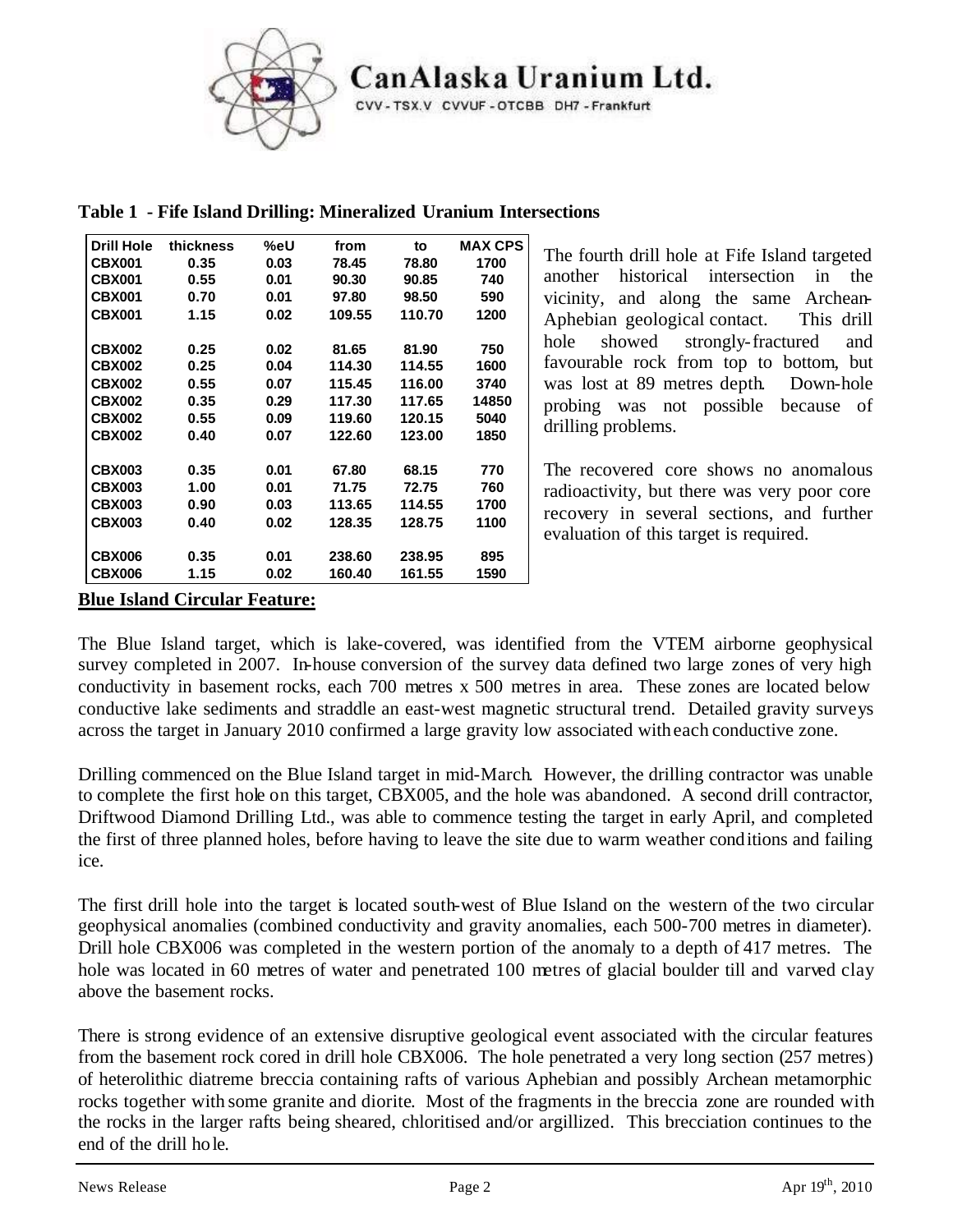

# CanAlaska Uranium Ltd.

CVV-TSX.V CVVUF-OTCBB DH7-Frankfurt

The overburden-basement interface, is marked by a 3 metre zone of black silty clay, more massive than the varved clay, containing a rounded nodule and angular fragments of pyrite, together with some graphite. The exact depth of this black horizon is uncertain because of long sections of no recovery above and below it. The radiometric probing data shows a marked step-up of the radioactive background at the overburden-basement interface, which starts with a 1,590 cps peak, which, from calibrated tests, corresponds to 1.15 metres at a grade  $0.02\%$  eU<sup>1</sup> (160.40 to 161.55 metres depth).

A second radioactive peak occurs lower down within the basement breccias. This peak of 895 cps on the calibrated probe corresponds to 0.35 metres at a grade of 0.01%  $eU^1$  (238.60 to 238.95 metres depth).

There are additional zones of high background radioactivity corresponding to fault zones, with core loss, between 205-210 metres and between 293-306 metres depth in the basement breccias. Most of these various radioactive peaks have been observed with the calibrated probe, but not on the core recovered. However, there are extensive zones of poor to no core recovery throughout the drill hole.

President Peter Dasler commented, "the Blue Island target is a large new feature in this area of the Athabasca Basin, and we are pleasantly surprised by the amount of breccia intersected in the drill hole. Other areas of the Athabasca Basin have circular structures associated with brecciation, alteration, and uranium mineralization. This is a discrete target, and it is very encouraging the first drill hole has given us evidence of uranium mineralization associated with the breccias. This will be a priority for us to follow-up, and work will continue on the target area over the summer."

### **Collins Bay Extension Further Programs:**

An extensive ground geophysical Max-Min survey was completed over the Fife Island target during the winter program. This survey identified the strong conductive sedimentary package which trends northnortheast in this area. Additionally, the geophysical surveys over the Blue Island target were matched by other gravity surveys in the Pow Bay area. Pow Bay is immediately up-ice of historical uranium mineralized boulder trains, and is thought to host the source of the mineralized boulders. These geophysical surveys will be used to design follow-up exploration on other targets in the area during the summer exploration season.

### Winter Exploration Program Update:

Over the winter exploration season, CanAlaska operated with six drill rigs in the field. Two of these drills were operating at the West McArthur project, a 50/50 Joint Venture with Mitsubishi Corporation. A further two drills were located at the Cree East Project, under a Joint Venture fully-funded by the Korean Consortium of Hanwha Corp., SK Energy Co., Korea Resources Corp. and Korea Electric Power Corp. The fifth drill rig was situated on the Collins Bay Extension project, and a sixth drill completed one hole on the Helmer Lake project. This drill has been left on site in the Fond du Lac area in preparation for summer drilling.

The Qualified Person for this news release is Peter. G. Dasler, P/ Geo.